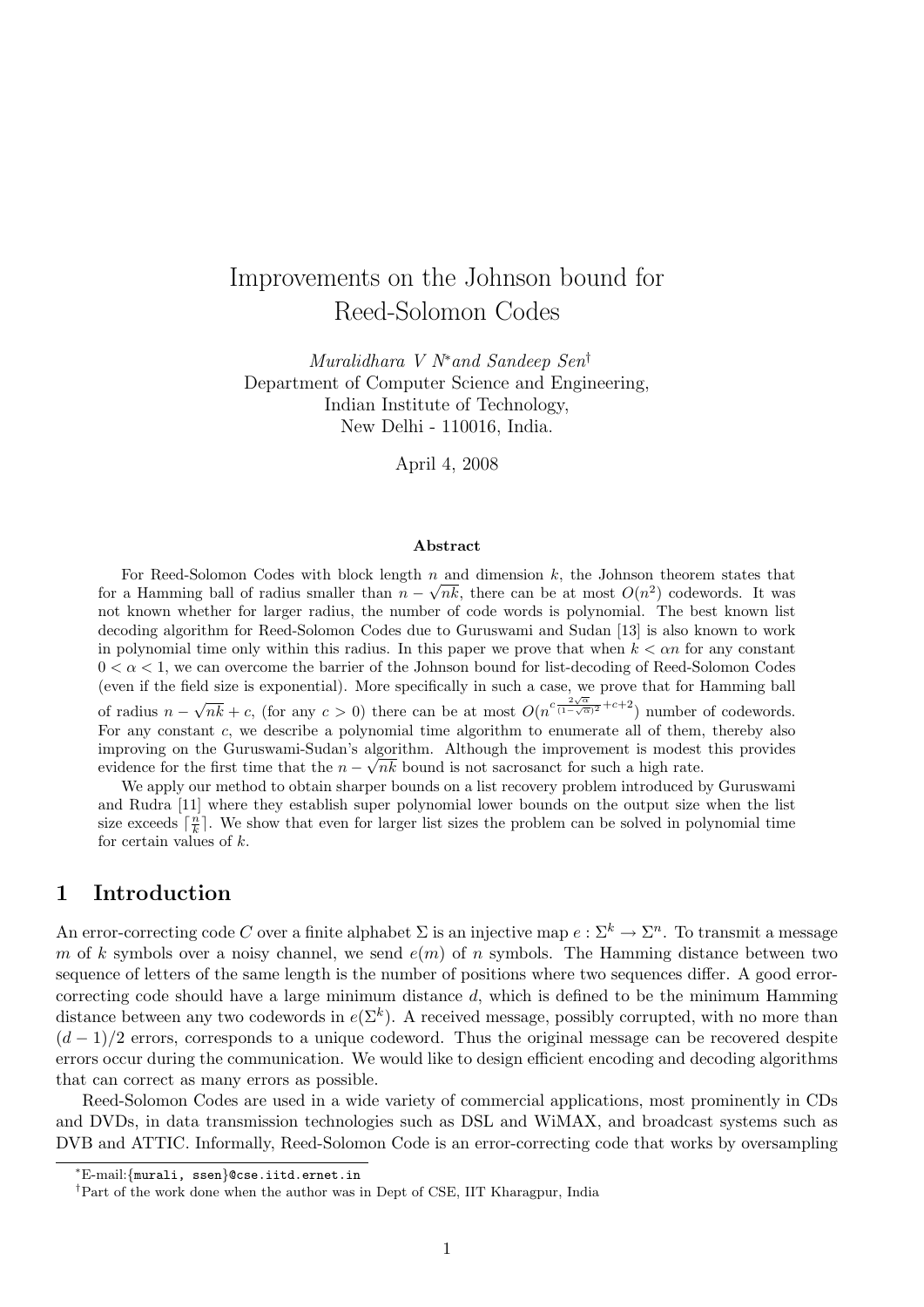a polynomial constructed from the massage. The polynomial is evaluated at several points, and these values are sent or recorded. Sampling the polynomial more often than is necessary makes the polynomial over-determined. As long as it receives a certain minimum number of the points correctly, the receiver can recover the original polynomial even in the presence of some erroneous points.

Formally, the Reed-Solomon Code [n, k] (denoted by  $RS[n, k]$ ) over a finite field  $\mathbb{F}_q$  (q is number of elements in the field), is the map from  $\mathbb{F}_q^k \mapsto \mathbb{F}_q^n$  given by  $e(a_0, a_1, \ldots a_{k-1}) = (P(x_1), P(x_2), \ldots P(x_n))$ where  $P(X) = \sum_{i=0}^{k-1} a_i X^i$ . Here  $x_1, x_2, \dots x_n$  are distinct points in  $\mathbb{F}_q$ . Since any two different polynomials with degree  $k-\overline{1}$  agree at at most  $k-1$  points, the minimum distance of the Reed-Solomon Code is  $n-k+1$ . A Hamming ball with radius less than half of the minimum distance contains at most one codeword. Finding the codeword is called unambiguous decoding and it can be efficiently solved by a simple algorithm [2].

### 1.1 List Decoding

If we gradually increase the radius, there may be two or more codewords lying in some Hamming balls. Can we efficiently enumerate all the codewords in any Hamming ball of certain radius? This is the so called list decoding problem and was introduced independently by Elias [3] and Wozencraft[21].

In other words, list decoding is a relaxation of the usual decoding procedure, wherein the decoder is allowed to output a list of possible original messages. This relaxation is required to get around the half the distance barrier for unique decoding. Apart from being able to correct more errors (than the case of unique decoding), algorithms for list decoding of various codes have played a central role in a variety of results in complexity theory. Some important applications are construction of Hardcore Predicates from one-way permutations, amplifying hardness of boolean functions and construction of extractors [20].

The list decoding problem of Reed-Solomon Codes can also be reformulated as the problem of curve fitting or polynomial reconstruction. In this problem, we are given n distinct points  $(x_1, x_2, ..., x_n)$  in  $\mathbb{F}_q$ and another n points (need not be distinct)  $(y_1, y_2, ..., y_n)$  in  $\mathbb{F}_q$ . The goal is to find polynomials  $P(x)$  of degree at most  $k-1$  that agree at least t points (i.e  $P(x_i) = y_i$ ) for at-least t points. It is easy to see the connection between the problem of list decoding Reed-Solomon Code and the polynomial reconstruction problem. Finding all polynomials that agree at t points is equivalent to enumerating all the codewords in any Hamming ball of radius  $n - t$ . In the rest of the paper, t will be used to denote the number of agreements.

We have the following two fundamental questions related to list decoding Reed-Solomon Codes .

- 1. (Combinatorial) What is the maximum value of t for which the number of codewords in a Hamming ball of radius  $n - t$  is polynomially bounded ?
- 2. (Algorithmic) What is the maximum value of t for which we can enumerate all of codewords in any Hamming ball of radius  $n - t$  in polynomial time?

We note that the bound for algorithmic version of the problem is greater than or equal to the combinatorial version of the problem.

Since for  $t \leq k$  it is possible that there are exponentially many solutions (there will be exactly  $\binom{n}{k}$  $\binom{n}{t}$ solutions), we will focus on  $t > k$  in the remaining paper.

### 1.2 Previous Related Results

The Johnson bound for Reed-Solomon Codes [6, 4] states that there can be at most  $O(n^2)$  codewords in any Hamming ball of radius smaller than  $n - \sqrt{n}k$ . It is not known whether the number of code words in a Hamming ball of radius greater than  $n - \sqrt{nk}$  is polynomially bounded. The *tightness* of Johnson bound will imply that the previous property doesn't hold.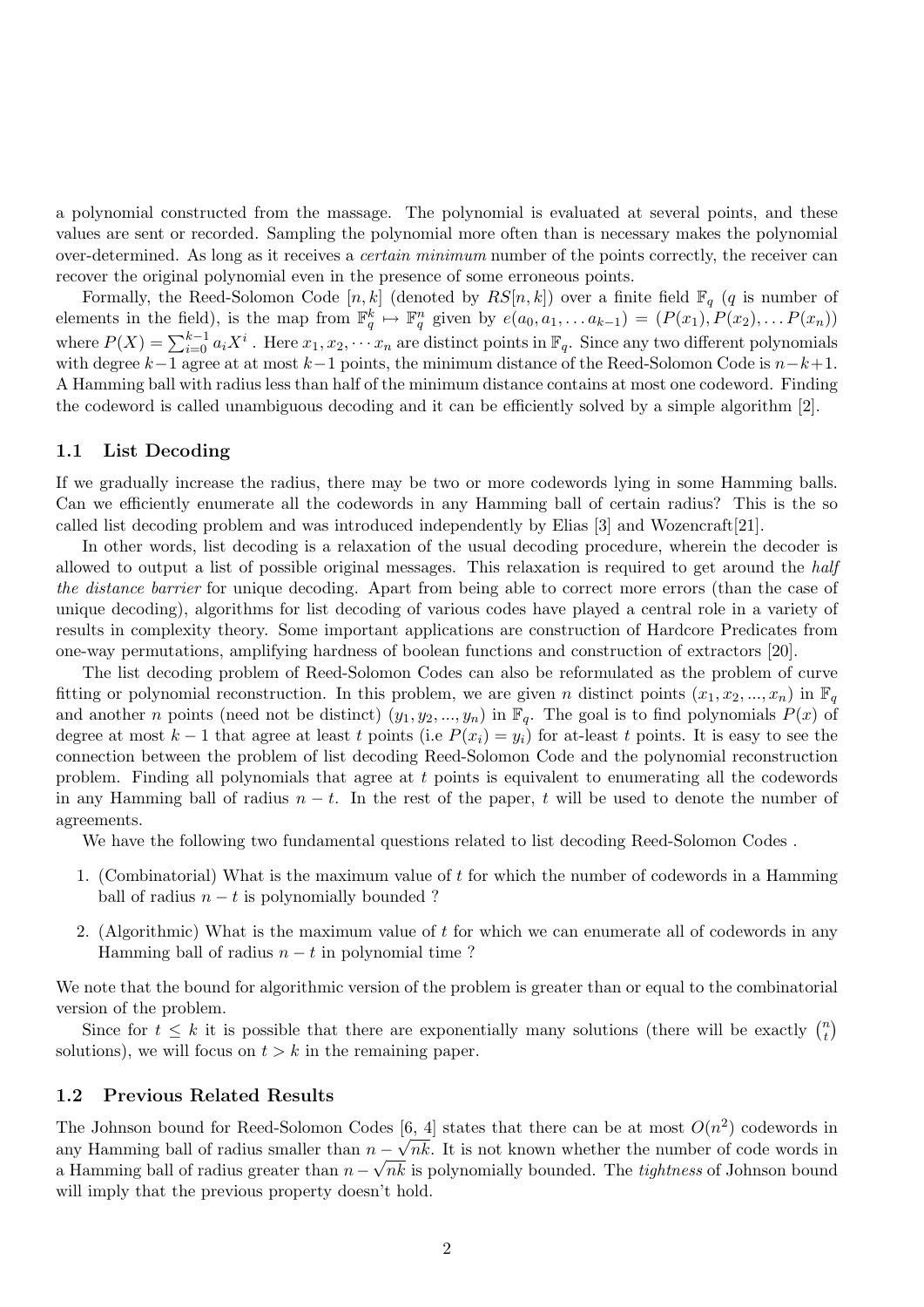In [11], the authors study the following question: Given  $n$  pairs of distinct points

 $((x_1,y_1),(x_2,y_2),...,(x_n,y_n)) \in \mathbb{F}_q^2$ , find polynomials of degree at most  $k-1$  that agree at least t points. Note that their construction uses  $(x_1, x_2, ..., x_n)$  that are not distinct unlike Reed-Solomon Codes. They show that there exists a received codeword for which there are *super-polynomial*( $\omega(n^c)$ ) for any constant c) number of polynomials of degree at most  $k-1$  for  $t < \sqrt{(1-\epsilon)nk}$ . Extending this result to distinct  $x_i$ 's would imply that Johnson bound is (nearly) tight for Reed-Solomon Codes. In the same paper, the authors construct Reed-Solomon Codes (distinct  $x_i$ 's) with  $k = n^{\delta}$  for some  $\delta > 0$ , and exhibit an explicit received code word r with a super-polynomial number of codewords that agree with it on  $(2 - \epsilon)k$  points, for any  $\epsilon > 0$ . This is improved in a recent work by Ben-Sasson, Kopparty and Radhakrishnan [8], who show that for any  $\delta \in (0,1)$ , there exists code  $RS[n, k = n^{\delta}]$  which have super-polynomial codewords with agreement  $n^{\sqrt{\delta}}$ . (Note that  $2n^{\delta} < n^{\sqrt{\delta}}$  for small enough  $\delta$ ). This still leaves a fairly large gap between the bounds for distinct and non-distinct  $x_i$ 's and the leaves open the question of the tightness of Johnson bound for Reed-Solomon Codes .

Algorithmically there was little progress on this problem for radius slightly larger than half of the minimum distance, until Sudan<sup>[5]</sup> that was subsequently improved by Guruswami and Sudan [13]. The minimum distance, until Sudan<sub>[9]</sub> that was subsequently improved by Guruswami and Sudan [13]. The latter paper solves the list decoding problem for radius as large as  $n - \sqrt{nk}$  ( $t > \sqrt{nk}$ ). Note that this matches Johnson bound and in the remaining paper, we will refer to this as the GS algorithm. This surprising coincidence has led many researchers to conjecture that Johnson bound is tight. In particular, there may be super-polynomially many code words in some Hamming ball of radius exceeding  $n - \sqrt{n}k$ .

In [1], the authors have proved that the list decoding cannot be done for  $t < g(n, k, q)$ , otherwise the discrete logarithm over  $F_{q^{g(n,k,q)-k}}$  is easy, where  $g(n, k, q)$  is the smallest positive integer  $g^*$  such that  $\binom{n}{q}$  $\binom{n}{g^*}$  $\sqrt{q^{g^{*-k}}}$  < 1 and they have proved that such a  $g^*$  lies in  $[k, \sqrt{nk}]$ . While this gives strong evidence that  $\sqrt{q^{g^{*-k}}}$  $i'$   $q^{3}$   $\leq$  1 and they have proved that such a g hes in  $\kappa$ ,  $\gamma n \kappa$ . While this gives strong evidence that it may be hard to list decode for  $t < g^*$ , but the possible gap between the values of  $g^*$  and  $\sqrt{nk}$  open the question of the tightness of Johnson bound (algorithmic version). We note that their reduction is a probabilistic reduction, which means that an algorithm for the list decoding Reed-Solomon Codes with agreement smaller than  $g^*$  would lead to a randomized algorithm for discrete logarithm over finite fields.

The Maximum-Likelihood Decoding Problem of Reed-Solomon Codes is: Given a integer  $w > 0$  and a target vector  $y \in F_q^n$ , is there a codeword c such that Hamming distance between c and y is at most  $w$ ?. In [15] Guruswami and Vardy show the existence of Reed-Solomon Codes for which the Maximum-Likelihood Decoding Problem with  $w = k + 1$  is NP-Complete. The specific class of Reed-Solomon Codes they construct have an exponential field size.

In a restricted scenario where errors occur in a *synchronized* fashion over  $M-1$  consecutive codewords (errors occur in same positions), Parvaresh and Vardy [18] show that one can achieve a much larger list decoding radius, viz.,  $n(1 - (\frac{kM}{n})$  $\frac{M}{n}$ ) $\frac{M-1}{M}$ ). In [19], the authors show that by departing from the conventional Reed-Solomon codes, one can obtain  $n(1 - (\frac{kM}{n})$  $\frac{1}{2} \left( \frac{M-1}{M} \right)$  error correction bounds in the worst case. Building on this, Guruswami and Rudra [16] have constructed a code that they call Folded Reed-Solomon codes, that achieves (nearly) optimal  $(n(1 - \epsilon) - k)$  list decoding radius.

## 1.3 Our Results

We prove that when  $k < \alpha n$  for any constant  $0 < \alpha < 1$  then the Johnson bound is not tight for Reed-Solomon Codes . More specifically, for any  $c > 0$ , we prove that a Hamming ball of radius  $n - \sqrt{n}k + c$ , (note that this exceeds the Johnson bound) there can be at most  $O(n^{c\frac{2\sqrt{\alpha}}{(1-\sqrt{\alpha})}})$  $\frac{2\sqrt{\alpha}}{(1-\sqrt{\alpha})^2}+c+2$ ) number of codewords. Our proof is constructive leading to a polynomial time algorithm to enumerate all of them. The reader may note that there is a trivial algorithm to increase the Guruswami-Sudan radius by any additive constant c. That is, we can guess the correct values for  $\binom{n}{c}$  $_{c}^{n}$ ) positions before we apply the Guruswami-Sudan algorithm. This will work in polynomial time if the field size is polynomial.Our result only uses the fact that the field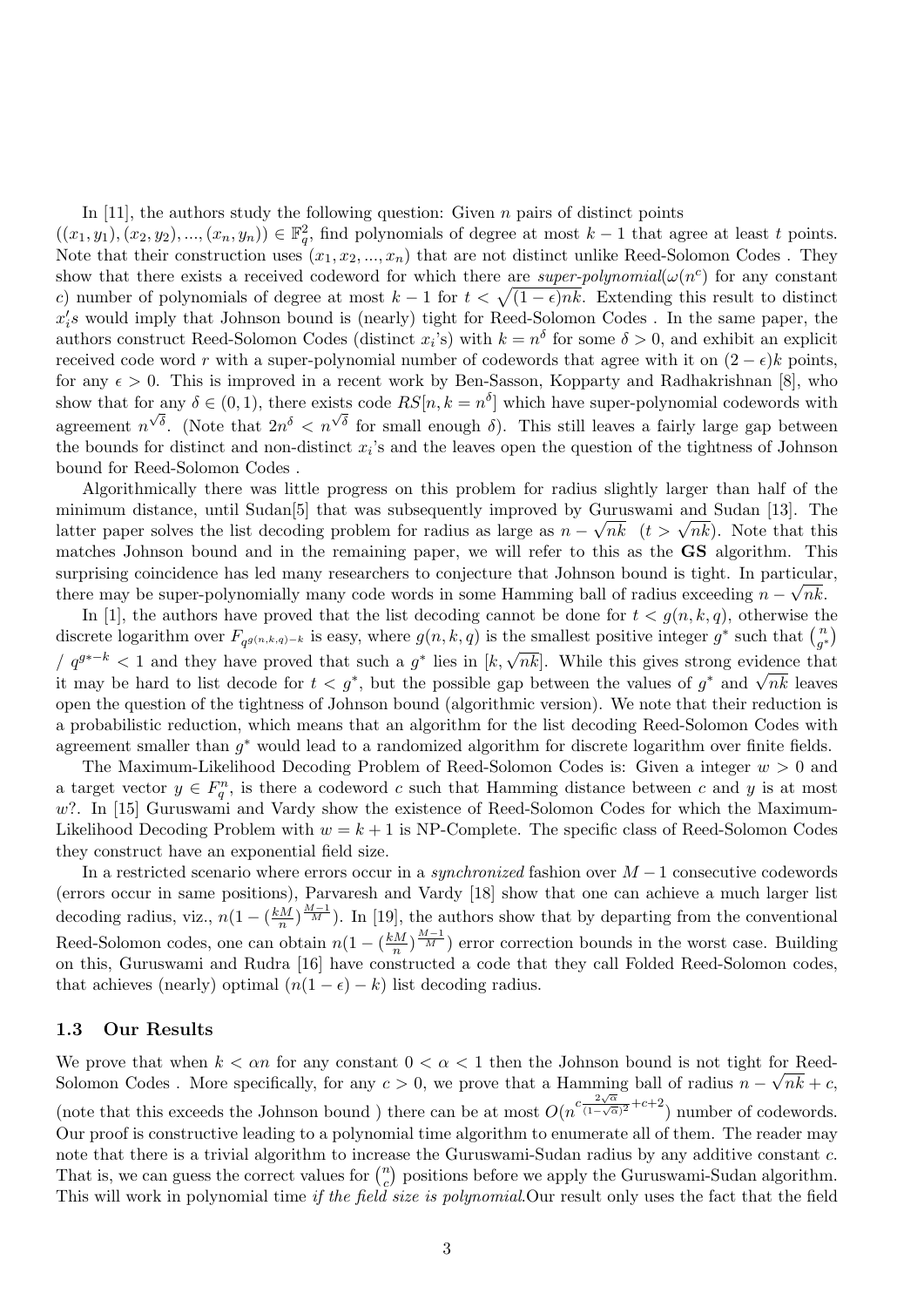operations take polynomial time (and therefore can handle exponential size fields).

Therefore under very mild assumption we are able to improve Johnson bound as well as improve the Therefore under very mild assumption we are able to improve Johnson bound as well as improve the algorithmic bound of **GS** [13]. There could still be a large gap between  $g^*$  and  $\sqrt{nk} - c$  for any constant  $c > 0$ .

Using the above method we obtain sharper bounds for list recovery problem (introduced by Guruswami and Piotr Indyk [9] and defined formally in section 2). Guruswami and Rudra [11] establish super polynomial lower bounds on the output size when the list size exceeds  $\lceil \frac{n}{k} \rceil$  $\frac{n}{k}$ . We show that even for larger list sizes the problem can be solved in polynomial time for certain values of  $k$ .

#### 2 Breaking through the barrier of  $n -$ √  $nk$  for Reed-Solomon Code

Let  $\mathbb{F}_q$  be a field with q elements and t be an integer such that  $\sqrt{nk} - 1 < t \leq$ √ nk. We recall that the list decoding problem of Reed-Solomon Codes can be reformulated into the problem of curve fitting or polynomial reconstruction on *distinct* points. In this problem, we are given  $n$  distinct pair of points  $((x_1,y_1),(x_2,y_2),...,(x_n,y_n))$  in  $\mathbb{F}_q^2$ . The goal is to find polynomials  $P(X)$  of degree at most  $k-1$  such that  $P(x_i) = y_i$  for at least t points. The **GS** [13] solves the more general problem for  $t < \sqrt{n}k$ .

Let us sketch the idea of our construction before we provide the formal details. Given  $n$  distinct points  $(x_1, x_2, ..., x_n)$  in  $\mathbb{F}_q$  and another n points  $(y_1, y_2, ..., y_n)$  in  $\mathbb{F}_q$ , we try to solve the polynomial reconstruction problem with input  $x_2, x_3, ..., x_n, \frac{(y_2-y_1)}{(x_2-x_1)}$  $\frac{(y_2-y_1)}{(x_2-x_1)}, \frac{(y_3-y_1)}{(x_3-x_1)}$  $\frac{(y_3-y_1)}{(x_3-x_1)}, \ldots, \frac{(y_n-y_1)}{(x_n-x_1)}$  $\frac{(y_n-y_1)}{(x_n-x_1)}$ . That is, we wish to find all polynomials  $P_1(X)$ of degree at most  $k-2$  such that  $P_1(x_i) = \frac{(y_i-y_1)}{(x_i-x_1)}$  for least  $t-1$  (of  $n-1$ ) points. Similarly we can define polynomials  $P_i(X)$ 's of degree at most  $k-2$  such that  $P_i(x_j) = \frac{(y_j - y_i)}{(x_j - x_i)}$  for least  $t-1$  (of  $n-1$ ) points other than  $x_i$ . In other words, given an  $(n, k, t)$  instance of the problem we reduce it to an  $(n - 1, k - 1, t - 1)$ instance of the problem. This we call as one step in the reduction process.

We note that the distinctness of  $x_i$ 's is not crucial for our reduction step. Suppose  $x_1$  appears  $l_1$  times,  $(x_1, y_1), \ldots, (x_1, y_{l_1})$ . Then, when we try polynomials that pass through  $(x_1, y_1)$ , the points  $(x_1, y_2), ..., (x_1, y_{l_1})$  are already eliminated. So, we have a problem with  $l_1 > 0$  fewer points, degree= $k - 1$ and still needing agreement  $t - 1$ . In other words, given an  $(n, k, t)$  instance of the problem we reduce it to an  $(n - l_1, k - 1, t - 1)$  instance of the problem. In the rest of this section  $l_i$  denote the number of times  $x_i$ 's appear in the input.

In next Lemma, we prove that number of polynomials  $P_i(X)$ 's of degree at most  $k-2$  such that  $P_i(x_j) = \frac{(y_j-y_i)}{(x_j-x_i)}$  for least  $t-1$  (of  $n-1$ ) points other than  $x_i$  is same as the number of polynomials  $P(X)$ 's of degree at most  $k-1$  such that  $P(x_j) = y_j$  for least t of n1 points. In other wards, our reduction preserves the list size.

**Lemma 2.1** There is a polynomial  $P(X)$  of degree at most  $k-1$  such that  $P(x_i) = y_i$  for at least  $t-1$ points and  $P(x_1) = y_1$  iff there is a polynomial,  $P_1(X)$  of degree at most  $k-2$  such that  $P_1(x_i) = \frac{(y_i-y_1)}{(x_i-x_1)}$ for at least  $t-1$  points.

**Proof** Let  $P(X)$  be a polynomial of degree at most  $k-1$  such that  $P(x_i) = y_i$ ,  $i > 1$  for at least  $t-1$ points and  $P(x_1) = y_1$ . Let  $P_1(X)$  be the polynomial obtained by dividing  $P(X)$  by  $(X - x_i)$ . Since  $P(x_1) = y_1$  it follows that  $P(X) = P_1(X)(X - x_1) + y_1$ . Clearly  $P_1(X)$  is a polynomial of degree at most  $k-2$  and for any i if  $P(x_i) = y_i$  then for such an i we note that  $P_1(x_i) = \frac{(y_i - y_1)}{(x_i - x_1)}$ . By the choice of  $P(X)$ ,  $P(x_i) = y_i$  for at least  $t-1$  points. This implies that  $P_1(x_i) = \frac{(y_i-y_1)}{(x_i-x_1)}$  for at least  $t-1$  points.

The converse follows similarly by multiplying  $P_1(X)$  by  $(X - x_1)$  and adding  $y_1$ .

Let  $Poly = \{P(X) \in \mathbb{F}_q[X] | deg(P(X)) \leq k-1, P(x_i) = y_i \text{ for at least } t \text{ points} \}.$  i.e Poly is the set of polynomials of degree at most  $k-1$  which agrees at at least t of the n points. Let  $Poly(i) = \{P_i(X) \in$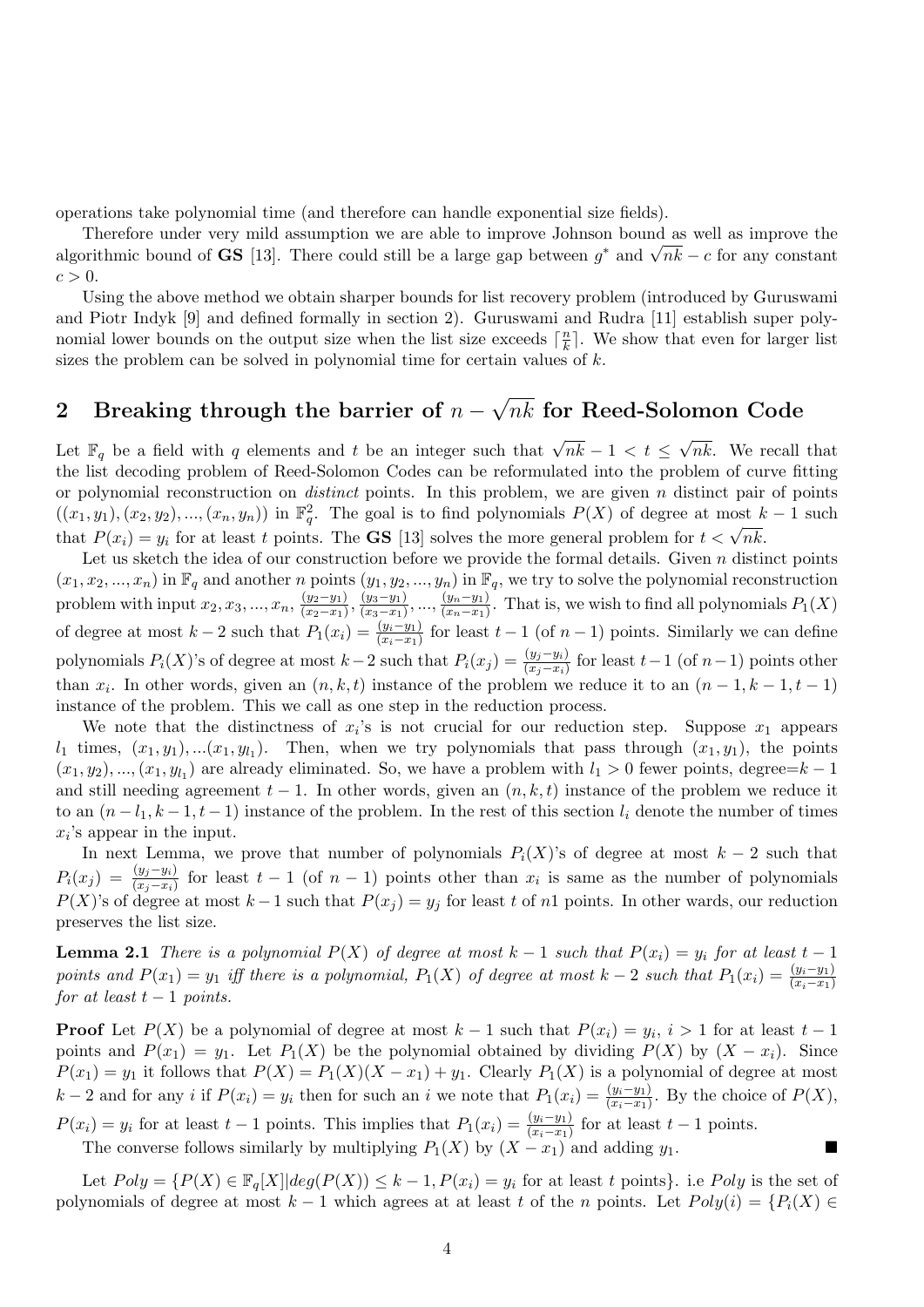$\mathbb{F}_q[X] | deg(P_i(X)) \leq k-2, P_i(x_j) = \frac{y_j - y_i}{x_j - x_i}, i \neq j$  for at least  $t-1$  points }. The following Lemma proves that  $Poly = \bigcup_{i=1}^{n} \{P_i(X)(X - x_i) + y_i | P_i(X) \in Poly(i)\}\$ 

**Lemma 2.2** By solving all the  $(n - l_i, k - 1, t - 1)$  instances for computing  $Poly(i)$   $1 \le i \le n$ , we can solve the  $(n, k, t)$  instance for computing Poly.

**Proof** Any polynomial in the set Poly must have  $P(x_i) = y_i$  for some i and hence can be recovered from  $Poly(i)$  by using the reduction described above.

We can solve  $(n - l_i, k - 1, t - 1)$  instance of the problem by **GS** [13] algorithm provided  $t - 1$  $\sqrt{(n-l_i)(k-1)}$ . If  $t-1 < \sqrt{(n-l_i)(k-1)}$  we apply the reduction again till we can solve the problem by GS algorithm. That is we apply the reduction s times such that  $t - s > \sqrt{(n - s)(k - s)}$ . Now by solving  $n^s$  number of  $(n-s, k-s, t-s)$  instances of the problem by **GS** algorithm we can solve the  $(n, k, t)$ instance of the problem. In the following theorem we give an upper bound on the number of reduction steps required to achieve such an s.

**Theorem 2.3** If  $k < \alpha n$  for some  $0 < \alpha < 1$  and  $\sqrt{nk} - 1 < t \le$ √ nk then number of polynomials of degree at most k – 1 agreeing at at least t points is at most  $O(n^{\frac{2\sqrt{\alpha}}{(1-\sqrt{\alpha})}})$  $\frac{2\sqrt{\alpha}}{(1-\sqrt{\alpha})^2}+3$  and we can enumerate all of them in  $O(n^{\frac{2\sqrt{\alpha}}{(1-\sqrt{\alpha}})}$  $\frac{2\sqrt{\alpha}}{(1-\sqrt{\alpha})^2}+1+10$ ) time.

**Proof** If  $k < \alpha n$  then we apply the reduction  $s = \frac{2\sqrt{\alpha}}{\sqrt{n}}$  $\frac{2\sqrt{\alpha}}{(1-\sqrt{\alpha})^2}+1$  times.

$$
s > \frac{2\sqrt{\alpha}-1/n}{(1-\sqrt{\alpha})^2} > \frac{2\sqrt{nk}-1}{n+k-2\sqrt{nk}}.
$$
  
\n
$$
\implies \sqrt{nk} < \frac{n+k}{2} - \frac{\sqrt{nk}}{s} + \frac{1}{2s}.
$$
  
\n
$$
\implies t < \frac{n+k}{2} - \frac{\sqrt{nk}}{s} + \frac{1}{2s} \text{ as } t \le \sqrt{nk}
$$
  
\n
$$
\implies -2st > 2\sqrt{nk} - 1 - s(n+k)
$$
  
\n
$$
\implies -2st > nk - t^2 - s(n+k) \text{ as } nk - t^2 < 2\sqrt{nk} - 1 \text{ (as } t > \sqrt{nk} - 1)
$$
  
\n
$$
\implies (t-s)^2 > nk - s(n+k) + s^2
$$
  
\n
$$
\implies (t-s) > \sqrt{(n-s)(k-s)}
$$

Hence we can solve  $(n - s, k - s, t - s)$  instances of the problem by **GS** algorithm. So we can solve the polynomial reconstruction problem for  $\sqrt{nk} - 1 < t \leq$ √  $nk$  by applying **GS** algorithm  $O(n^{\frac{2\sqrt{\alpha}}{(1-\sqrt{\alpha}})})$  $\frac{2\sqrt{\alpha}}{(1-\sqrt{\alpha})^2}+1$ times. Since **GS** algorithm takes  $O(n^{10})$  time [17, 14] and returns a list of size  $O(n^2)$  the theorem follows. Note that for  $k \leq \alpha n$ , the same value of s suffices.

We recall [8], in which Authors prove that for any  $\delta \in (0,1)$ , there exists code  $RS[n, k = n^{\delta}]$  which have super-polynomial number of codewords with agreement  $n^{\sqrt{\delta}}$ . We now prove that this can not happen have super-polynomial number of codewords with agreement  $\sqrt{n}k - c < t \leq \sqrt{n}k - c + 1$ .

**Theorem 2.4** If  $k < \alpha n$  for some  $0 < \alpha < 1$  and  $\sqrt{nk} - c < t \le$ √  $nk - c + 1$  for any  $c > 0$ , then number of polynomials of degree at most  $k - 1$  agreeing at at least t points is at most  $O(n^{c\frac{2\sqrt{\alpha}}{(1-\sqrt{\alpha})}})$  $\frac{2\sqrt{\alpha}}{(1-\sqrt{\alpha})^2}+c+2$  and we can enumerate all them in  $O(n^{c\frac{2\sqrt{\alpha}}{(1-\sqrt{\alpha})}})$  $\frac{2\sqrt{\alpha}}{(1-\sqrt{\alpha})^2}+c+10$  time. In particular, for any constant c, the running time is polynomial.

**Proof** We prove this by induction on c. Theorem 2.3 proves the result for base case when  $c = 1$ . Now **Proof** We prove this by induction on c. Theorem 2.3 proves the result for base case when  $c = 1$ . Now inductively we assume that we can list decode for  $\sqrt{nk} - c < t \le \sqrt{nk} - c + 1$  and prove for  $\sqrt{nk} - c - 1 <$  $t \leq \sqrt{n}k - c$ . We apply the same technique that we used in proving Theorem 2.3. We apply reduction s times such the we can solve the problem inductively. That is we can solve by induction provided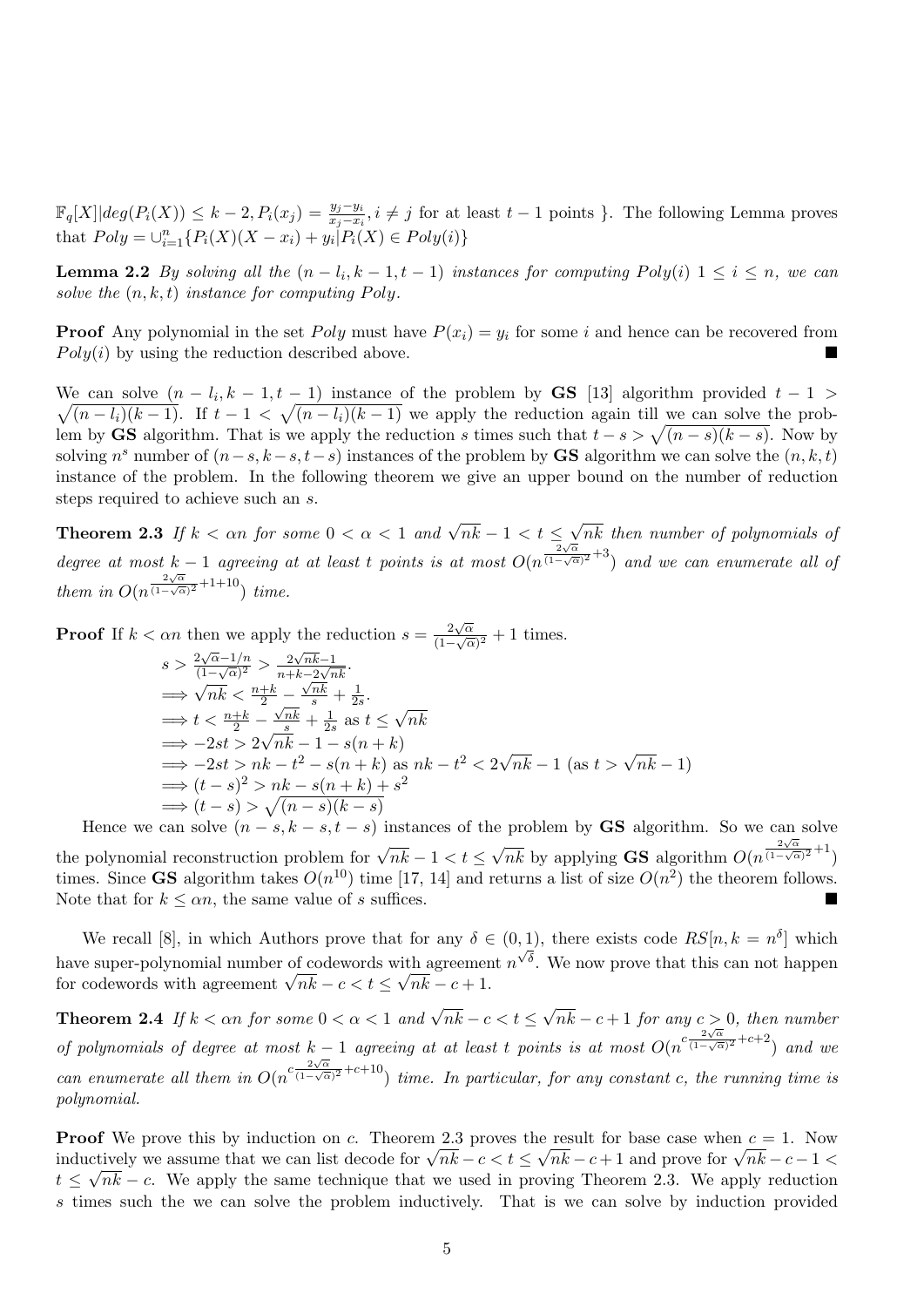$$
(t-s) > \sqrt{(n-s)(k-s)} - c.
$$
  
\nIf  $k < \alpha n$  then we apply the reduction  $s = \frac{2\sqrt{\alpha}}{(1-\sqrt{\alpha})^2} + 1$  times.  
\n
$$
s > \frac{2\sqrt{\alpha}-1/n}{(1-\sqrt{\alpha})^2} > \frac{2\sqrt{n}k-1}{n+k-2\sqrt{n}k}.
$$
  
\n
$$
\implies \sqrt{n}k < \frac{n+k}{2} - \frac{\sqrt{n}k}{s} + \frac{1}{2s}.
$$
  
\n
$$
\implies t + c < \frac{n+k}{2} - \frac{\sqrt{n}k}{s} + \frac{1}{2s} \text{ as } t + c < \sqrt{n}k
$$
  
\n
$$
\implies -2s(t+c) > 2\sqrt{n}k - 1 - s(n+k)
$$
  
\n
$$
\implies -2s(t+c) > nk - (t+c)^2 - s(n+k) \text{ as } nk - (t+c)^2 < 2\sqrt{nk} - 1 \text{ (as } t+c > \sqrt{nk} - 1)
$$
  
\n
$$
\implies (t+c-s)^2 > nk - s(n+k) + s^2
$$
  
\n
$$
\implies (t-s) > \sqrt{(n-s)(k-s)} - c
$$

Now  $(n - s, k - s, t - s)$  instance of the problem can be solved inductively. We note that we make  $n^{\frac{2\sqrt{\alpha}}{(1-\sqrt{\alpha}}}$  $\frac{2\sqrt{\alpha}}{(1-\sqrt{\alpha})^2}+1$  calls to the inductive step. Hence the total number of polynomials of degree at most  $k-1$ agreeing at at least t points is at most  $O(n^{c\frac{2\sqrt{\alpha}}{(1-\sqrt{\alpha})}})$  $\frac{2\sqrt{\alpha}}{(1-\sqrt{\alpha})^2}+c+2$ ) and we can enumerate all them in  $O(n^{c\frac{2\sqrt{\alpha}}{(1-\sqrt{\alpha})^2}})$  $\frac{2\sqrt{\alpha}}{(1-\sqrt{\alpha})^2}+c+10$ time. Clearly, the same s suffices for  $k < \alpha n$ . Note that  $\frac{k-1}{n-1} < \frac{k}{n} < \alpha$ , hence  $s = \frac{2\sqrt{\alpha}}{(1-\sqrt{c})^2}$  $\frac{2\sqrt{\alpha}}{(1-\sqrt{\alpha})^2}+1$  is the upper bound for the number of reductions to be applied in the induction step.

Corollary 2.5 Let  $k = n^{\delta}$  for any  $\delta > 0$  and  $n^{1-\delta} > 16$ . If  $\sqrt{nk} - 1 < t \leq$ √ nk then number of polynomials of degree at most  $k-1$  agreeing at at least t points is at most  $O(n^3)$  and we can enumerate all them in  $O(n^{11})$  time.

**Proof** We want to prove that  $s = 1$  in Theorem 2.3 will work in this case.

$$
n^{1-\delta} > 16 \Longrightarrow 4n^{\frac{1+\delta}{2}} < n < n + n^{\delta} + 1
$$
  
\n
$$
\Longrightarrow 4\sqrt{nk} < n + k + 1
$$
  
\n
$$
\Longrightarrow \sqrt{nk} < \frac{n+k+1}{2} - \sqrt{nk}
$$
  
\n
$$
\Longrightarrow t < \sqrt{nk} < \frac{n+k+1}{2} - \sqrt{nk}
$$
  
\n
$$
\Longrightarrow t - 1 > \sqrt{(n-1)(k-1)}
$$
 (This step follows by using  $s = 1$  in the proof of Theorem 2.3).

By applying the reduction  $n$  times we can solve this problem from  $\mathbf{GS}$  algorithm. Hence then number of polynomials of degree at most  $k-1$  agreeing at at least t points is at most  $O(n^3)$  and we can enumerate all them in  $O(n^{11})$  time.  $^{11}$ ) time.

Corollary 2.6 Let  $k = n^{\delta}$  for any  $\delta > 0$  and  $n^{1-\delta} > 16$ . If  $\sqrt{nk} - c < t \leq$ √  $nk - c + 1$  then number of polynomials of degree at most  $k-1$  agreeing at at least t points is at most  $O(n^{c+2})$  and we can enumerate all them in  $O(n^{c+10})$  time.

Proof follows from induction (same as in Theorem 2.4)

# 3 List Recovery

We recall the list recovery problem as introduced by Guruswami and Piotr Indyk [9]: We say that a Code C is  $\alpha, \ell, L \ (\alpha \leq 1)$  recoverable if for any given a set  $S_i \subseteq F_q$  of possible symbols,  $1 \leq i \leq n$ , where each  $S_i$  has at most  $\ell$  elements and number of codewords  $\langle c_1, c_2, \ldots, c_n \rangle$  such that  $c_i \in S_i$  for at least  $\alpha n$  is at most L.

Now we consider the special case when  $\alpha = 1$ , i.e We are given a set  $S_i \in F_q$  (of size  $\ell$ ) of possible symbols,  $1 \leq i \leq n$ , and the goal is to output all codewords  $\langle c_1, c_2, \ldots, c_n \rangle$  such that  $c_i \in S_i$ ,  $\forall i$ . The GS [13] algorithm of list decoding Reed-Solomon Codes can be used to solve the list recovery problem as long as the input lists size  $\ell$  is less than  $\lceil \frac{n}{k} \rceil$  $\frac{n}{k}$ ].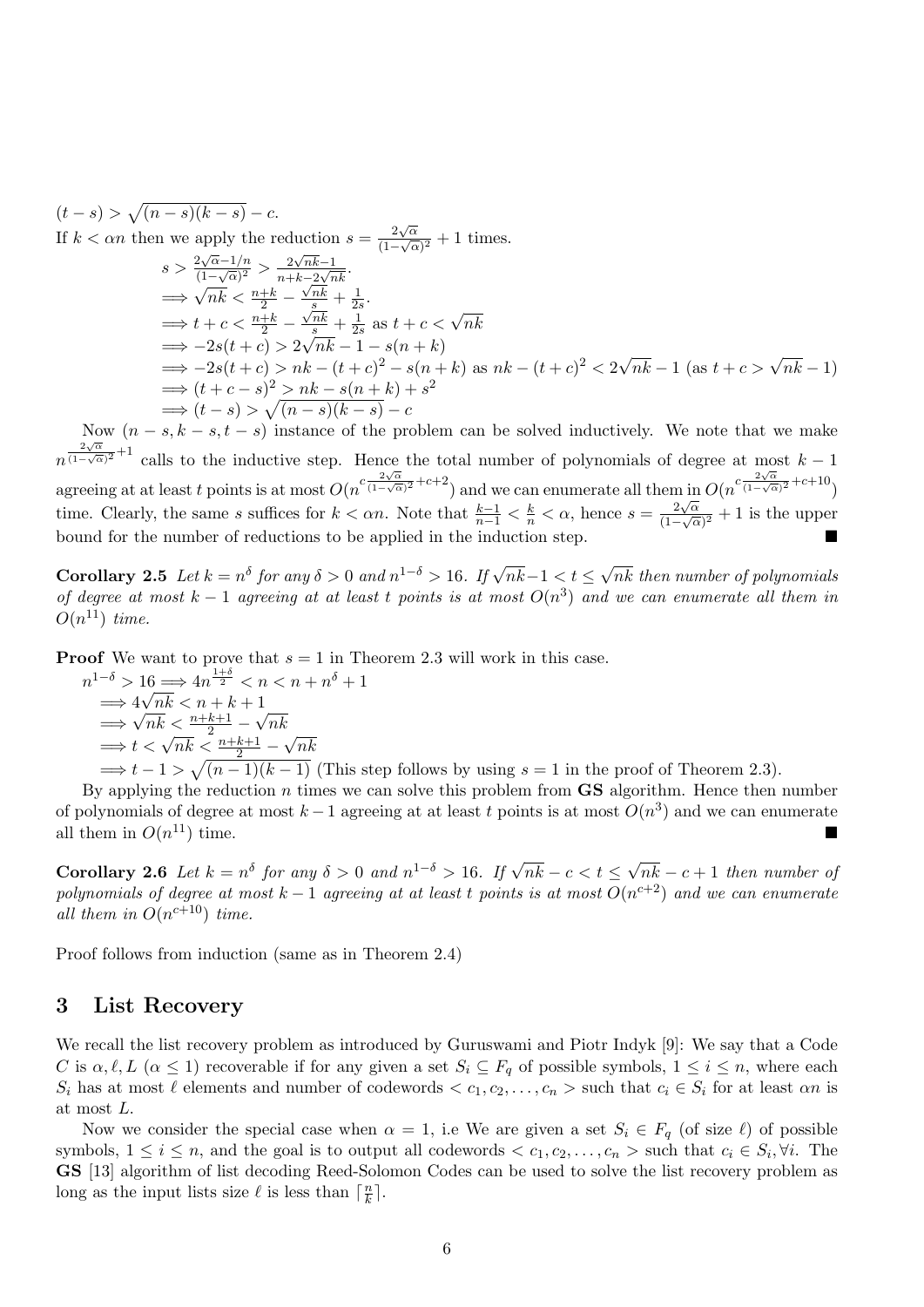In [11], Guruswami and Rudra demonstrate that this latter performance is the best possible with surprising accuracy. Specifically, they have shown that when  $l = \lceil \frac{n}{k} \rceil$  $\frac{n}{k}$ , there are instances of the problem for which the list of output polynomials will be super-polynomially large in  $n$ . More specifically they proved the following result

For every prime power  $q \geq 3$  and integer  $m > 1$  and for the choice  $n = q^m$  and  $k = \frac{q^{m-1}}{q-1}$  $\frac{q^{m}-1}{q-1}$  (note that  $\lceil \frac{n}{k} \rceil$  $\lfloor \frac{n}{k} \rfloor = q$ ), there are Reed-Solomon Codes of dimension  $k + 1$  and block length n, such that list recovering with  $\ell = \lceil \frac{n}{k} \rceil$  $\frac{n}{k}$  results in super-polynomial size output.

Note that in the above result  $k \gg \ell$  - below we show that when k and  $\ell$  have comparable values, one can list recover in polynomial time even when  $\ell > \lceil \frac{n}{k} \rceil$  $\frac{n}{k}$ ].

**Theorem 3.1** Let  $l = \frac{n}{k} + \Delta$  where  $\Delta > 0$ . The list recovery problem with input lists of size  $\ell$  can be solved in  $O(n^{\gamma+c})$  time for  $k^2 \leq \frac{nc}{\Delta}$  $\frac{nc}{\Delta}$  for any  $c > 0$  where  $\gamma$  is a constant.

Proof We apply our reduction method to the list recovery problem. After fixing s points, we obtain a smaller problem with  $n - s$  sets each with  $\ell$  elements. So, if  $\ell < \frac{n-s}{k-s}$ , that is,  $s > \frac{k\ell-n}{\ell-1}$  then we can list the polynomials using the GS algorithm.

When  $\ell = \frac{n}{k} + \Delta$  the list recovering problem with input lists of size  $\ell$  can be solved in polynomial time provided

$$
s > \frac{k\ell - n}{\ell - 1} = \frac{k(\frac{n}{k} + \Delta) - n}{\frac{n}{k} + \Delta - 1} = \frac{k^2 \Delta}{n + k(\Delta - 1)}
$$

But we have  $k^2 \leq \frac{nc}{\Delta}$  $\frac{hc}{\Delta}$ , which implies  $c \geq \frac{k^2 \Delta}{n} > \frac{k^2 \Delta}{n+k(\Delta-1)}$ . Now we can choose s such that  $c \leq s < c+1$ which implies  $s \geq \frac{k^2 \Delta}{n} > \frac{k^2 \Delta}{n + k(\Delta - 1)}$ .

Since we have to solve  $\binom{n}{s}$  $s$ ) instances of the problem, and each instance is solved by applying  $\text{GS}$ algorithm which takes takes  $O((nl)^{10})$  time. Since  $\binom{n}{s}$  $s<sup>n</sup>$  s is  $n<sup>s</sup>$  and  $l < n$  the result follows.

Using the above result we can improve the bounds for a special class  $(n, \ell)$  polynomial reconstruction problem where each (of *n*)  $x_i$ 's repeats exactly  $\ell$  times.

Corollary 3.2 If  $k^2 \leq \frac{nc}{\Delta}$ **Corollary 3.2** If  $k^2 \leq \frac{nc}{\Delta}$  for any  $c > 0$ ,  $\Delta > 0$  then the  $(n, \ell)$  polynomial reconstruction problem can be solved for agreement parameter  $t, t > \sqrt{nk} - \frac{k\Delta}{2}$  in  $O(n^{\gamma+c})$  time where  $\gamma$  is a constant.  $\frac{1}{2}$  in  $O(n^{\gamma+c})$  time where  $\gamma$  is a constant.

**Proof** Using the notation of Guruswami-Rudra in [11] (Page 6), and using  $\ell = \frac{n}{k} + \Delta$ ,  $\sqrt{nk(\frac{n}{k}+\Delta)}-\frac{k\Delta}{2}=$ ر∪<br>⁄  $\sqrt{n^2 + nk\Delta} - \frac{k\Delta}{2} < n + \frac{k\Delta}{2} - \frac{k\Delta}{2} = n = t$ . The result follows from Theorem 3.1.

# 4 Concluding remarks

In this paper, we have shown that for  $k \leq \alpha n$  for any constant  $0 < \alpha < 1$ , for Reed-Solomon Codes a Hamming ball of radius n− √  $\frac{2\sqrt{\alpha}}{nk}+c$ , (for any  $c>0$ ) contains at most  $O(n^{c\frac{2\sqrt{\alpha}}{(1-\sqrt{\alpha})}})$  $\frac{2\sqrt{\alpha}}{(1-\sqrt{\alpha})^2}+c+2$ ) number of codewords. We also describe a polynomial time algorithm to enumerate all of them, thereby also improving on the Guruswami-Sudan's algorithm. We note that the number of codewords grow very rapidly with  $\alpha$  and in particular for  $\alpha = 1 - o(1)$ , our construction fails to provide a polynomial bound.

The most obvious question is if one can obtain more significant improvement of the Johnson bound . For example, can we do it when  $c = n^{\delta}$  or  $c = \log n$  or for any non-constant c?

Even if this was possible we may not be able to match it algorithmically, because of reduction to discrete logarithm problem [1]. The recent results in [11, 8] show the existence of super polynomial size lists for some received message but their construction work when  $n = q$ .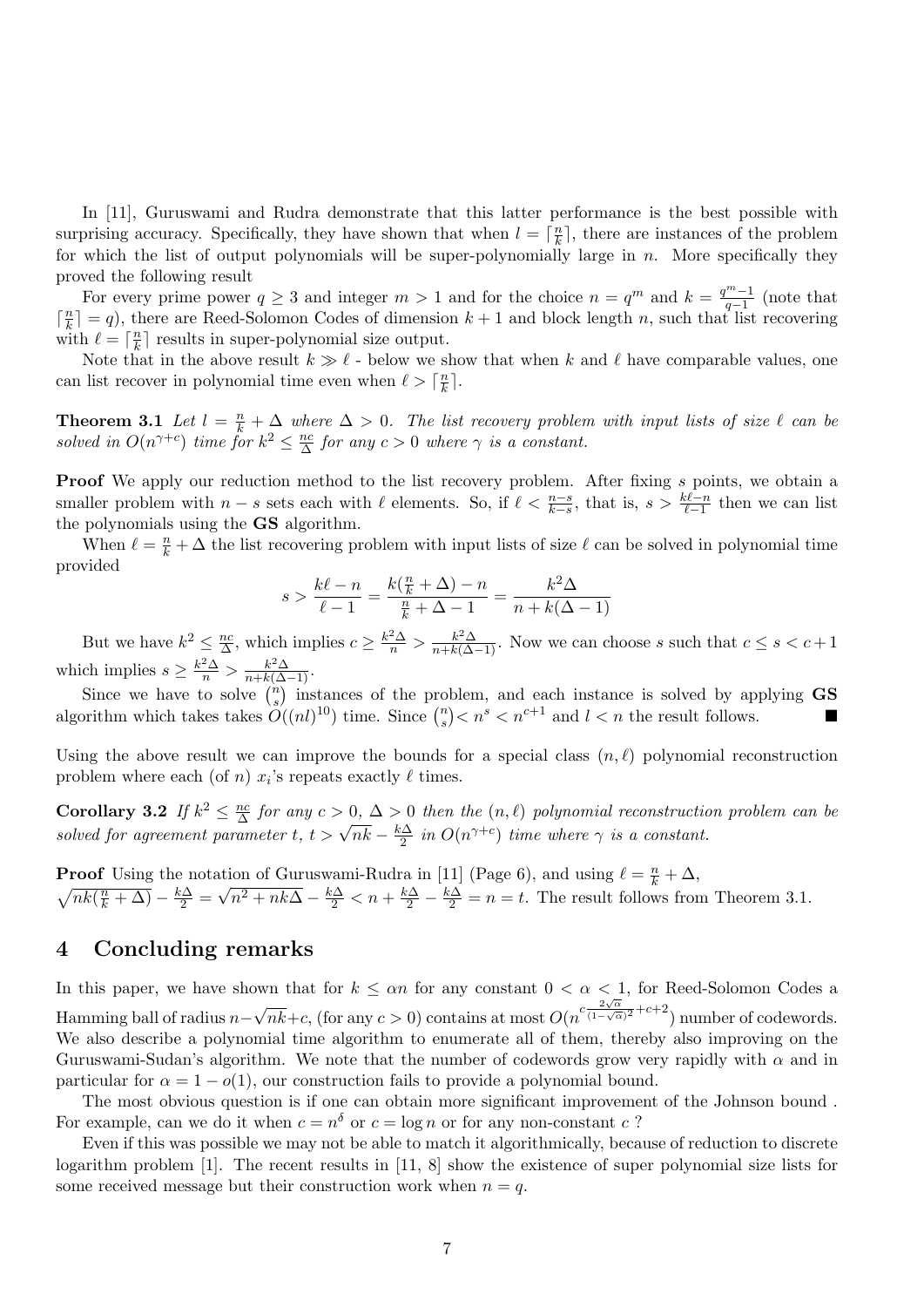Another significant direction to explore is to relax the decodability of Reed-Solomon for any evaluation point  $(x_1, x_2... x_n) \mathbb{F}_q^n$ . Even if we can find one evaluation point for which the decoding radius is significantly larger, it will suffice our purpose. In this context, we may want to analyse the situation for a random evaluation tuple.

### Acknowledgment

We would like to thank the anonymous reviewer of a previous version of our paper for pointing out the connection between list recovery and our reduction. We thank Madhu Sudan who pointed out that if the field size is polynomial, constant improvement in listing radius for any code can be achieved by guessing the correct values for  $\binom{n}{c}$  $c \choose c$  positions.

# References

- [1] Qi Cheng, Daqing Wan. On the List and Bounded Distance Decodibility of Reed- solomom Codes (Extended Abstract). FOCS 2004 pages 335-341.
- [2] L. Welch, E. Berlekamp. Error correction of algebraic block codes. U.S. Patent Number 4633470, 1986. A description also appears in Peter Gemmell and Madhu Sudan, Highly Resilient Correctors for Polynomials Information Processing Letters  $43(4)$ ,  $169 - 174$ , 1992.
- [3] Peter Elias. List decoding for noisy channels. In 1957-IRE WESCON Convention Record, pages 94-104, 1957.
- [4] O. Goldreich, R. Rubinfeld, and M. Sudan. Learning polynomials with queries: the highly noisy case. SIAM Journal on Discrete Mathematics, 2000.
- [5] Madhu Sudan. Decoding Reed- solomom Codes beyond the error-correction bound. Journal of Complexity, 13(1):180-193, 1997.
- [6] Madhu Sudan. Lecture notes on Algorithmic Introduction to Coding Theory: Chapter 12, 2002.
- [7] V. Guruswami. Limits to list decodability of linear codes. In Proc. 34th ACM Symp. on Theory of Computing, 2002.
- [8] Eli Ben-Sasson, Swastik Kopparty and Jaikumar Radhakrishnan. Subspace Polynomials and List Decoding of Reed-Solomon Codes, to appear in, FOCS 2006.
- [9] Venkatesan Guruswami, Piotr Indyk: Expander-Based Constructions of Efficiently Decodable Codes. FOCS 2001: 658-667
- [10] V. Guruswami, J. Hastad, M. Sudan, and D. Zuckerman. Combinatorial bounds for list decoding. IEEE Transactions on Information Theory, 48(5):1021-034, 2002.
- [11] Venkatesan Guruswami, Atri Rudra. Limits to List Decoding Reed-Solomon Codes. IEEE Transactions on Information Theory 52(8): 3642-3649 (2006)
- [12] Venkatesan Guruswami, Piotr Indyk: Linear-time encodable/decodable codes with near-optimal rate. IEEE Transactions on Information Theory 51(10): 3393-3400 (2005)